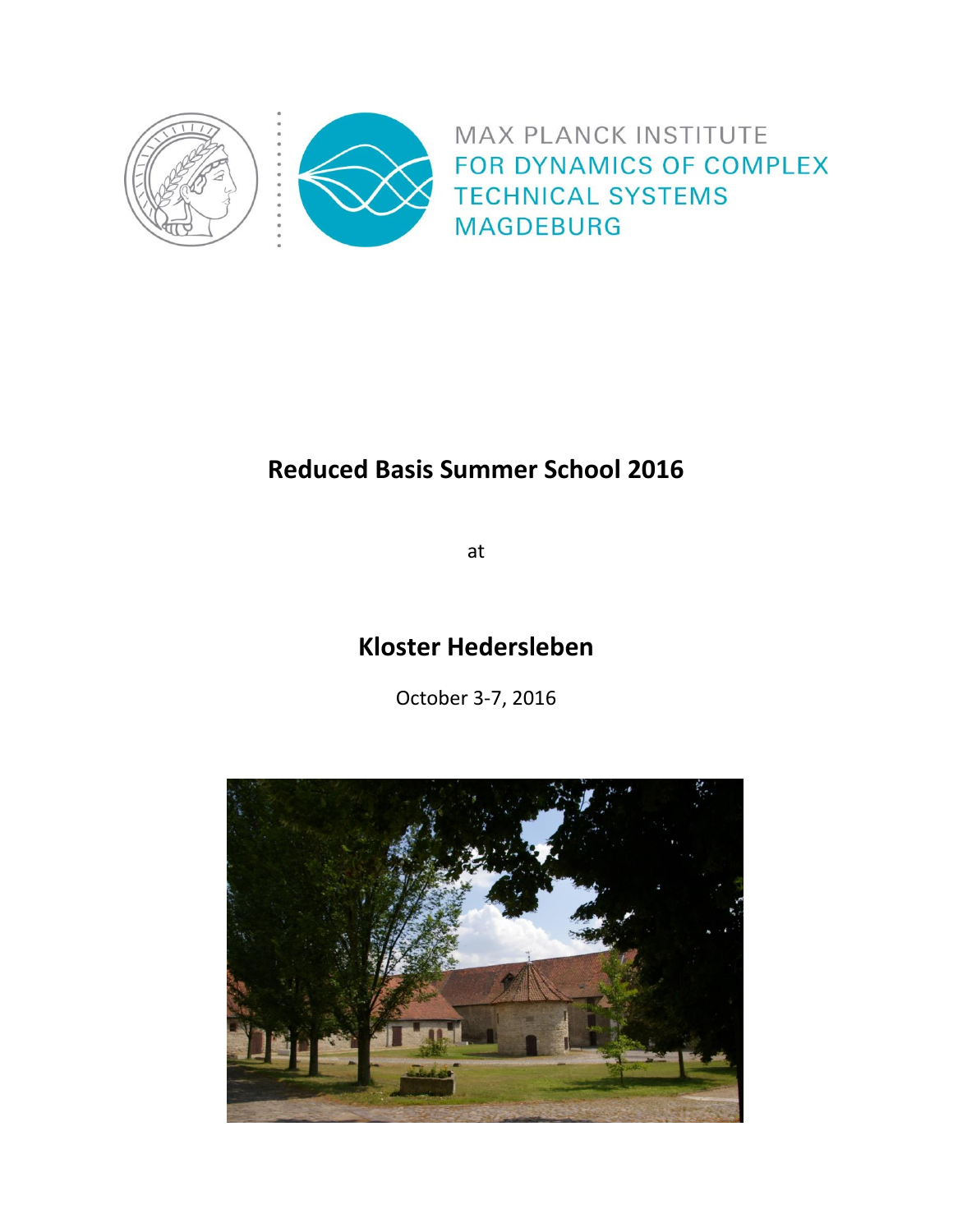#### **Program**

### **Monday, October 3**

- After 17:00 rooms will be available
- 18:00 20:00 Dinner

#### **Tuesday, October 4**

- 08:00 09:00 **Breakfast**
- 09:00 09:10 Opening (**Lihong Feng**)
- *Chair Zoi Tokoutsi*
- 09:10 09:40 **Cleophas Kweyu** Reduced Basis Method for Poisson-Boltzmann Equation
- 09:40 10:10 **Mladjan Radic** Reduced Basis Application for Coupled Problems
- 10:10 10:40 **Niccolò Dal Santo** Multi space reduced basis (MSRB) preconditioners for large-scale parametrized PDEs
- 10:40 11:00 **Coffee Break**
- *Chair Dennis Beermann*
- 11:00 11:30 **Janelle Hammond**

Non-intrusive reduced basis methods applied to outdoor air quality models

- 11:30 12:00 **Christopher Spannring** Reduced Basis Method for Parabolic Problems with Random Data
- 12:00 12:30 **Tino Soll** Parameterized model order reduction by superposition of locally reduced bases
- 12:30 13:30 **Lunch**
- *Chair Cleophas Kweyu*
- 13:30 14:00 **Zoi Tokoutsi** Towards real time cancer treatment planning
- 14:00 14:30 **Julia Brunken** Model reduction for (kinetic) transport equations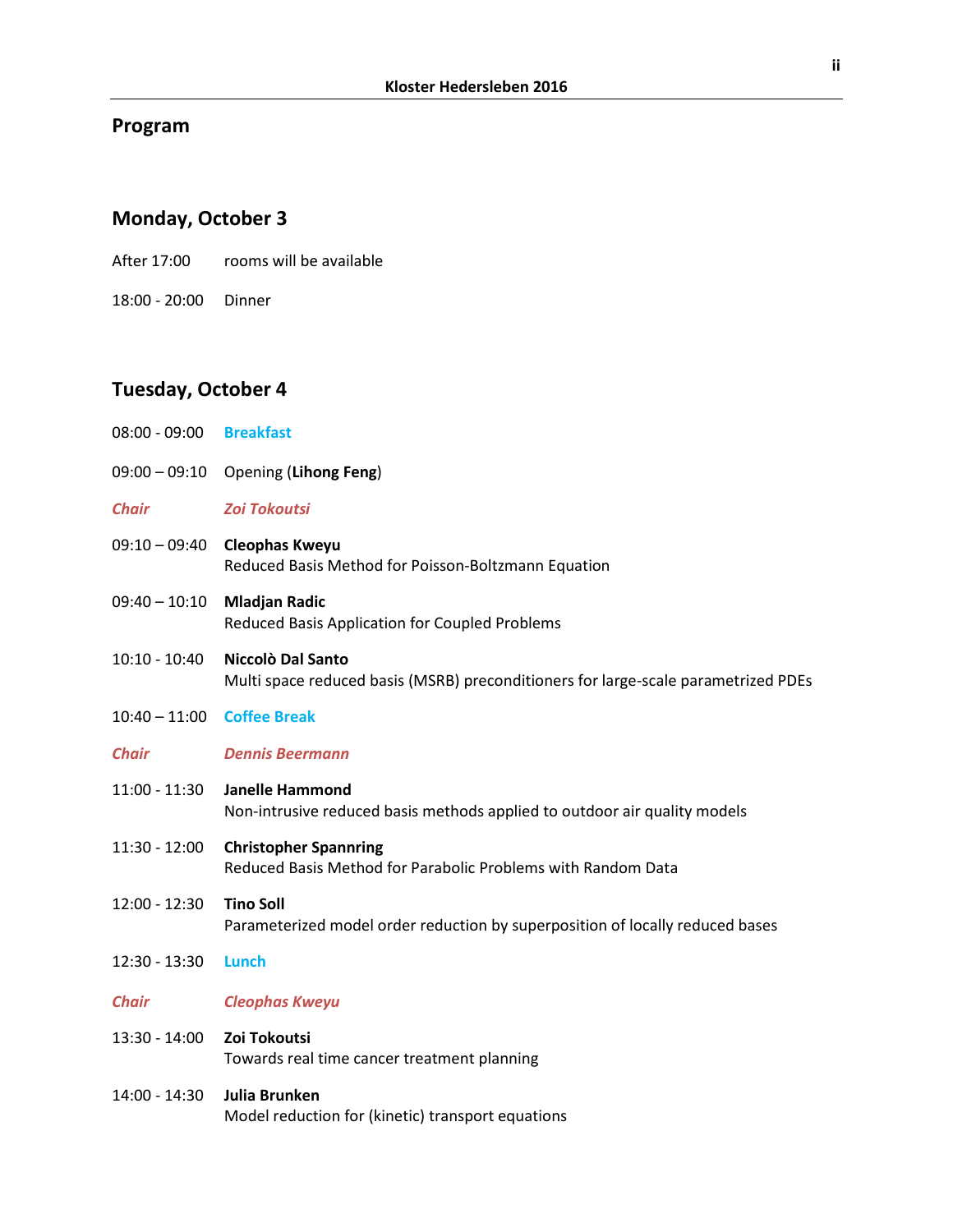|                              | 14:30 - 15:00 Carmen Gräßle<br>POD reduced order modeling for evolution equations utilizing arbitrary finite element<br>discretizations |
|------------------------------|-----------------------------------------------------------------------------------------------------------------------------------------|
| $15:00 - 15:20$ Coffee Break |                                                                                                                                         |
| <b>Chair</b>                 | <b>Janelle Hammond</b>                                                                                                                  |
| 15:20 - 15:50                | <b>Dennis Beermann</b><br>POD-Based Bicriterial Optimal Control by the Reference Point Method                                           |
|                              | $15:50 - 16:20$ Axel Ariaan Lukassen                                                                                                    |

Parameter estimation in chemical systems with POD

- 16:20 16:50 **Dominik Wittwar** Reduced Basis approximation of the time-discrete algebraic Riccati equation
- 18:30 20:00 **Dinner**

### **Wednesday, October 5**

- 08:00 09:00 **Breakfast**
- *Chair Manuela Hund*
- 09:00 09:30 **Babak Maboudi** Structure Preserving Model Reduction
- 09:30 10:00 **Pieter Lietaert** Structured linearizations for model order reduction of systems with nonlinear frequency dependencies
- 10:00 10:30 **Ubaid Bashir Qureshi** Structured Model Reduction of Power Systems
- 10:30 11:00 **Xiaodong Cheng** Model reduction of Linear network systems

#### **Group photo**

- 11:00 11:20 **Coffee Break**
- *Chair Petar Mlinarić*
- 11:20 11:50 **Mazen Ali** Low-Rank Adaptive Tensor Methods for PDEs
- 11:50 12:20 **Denis Kolesnikov** Tensor-based reduced order modelling in reservoir simulation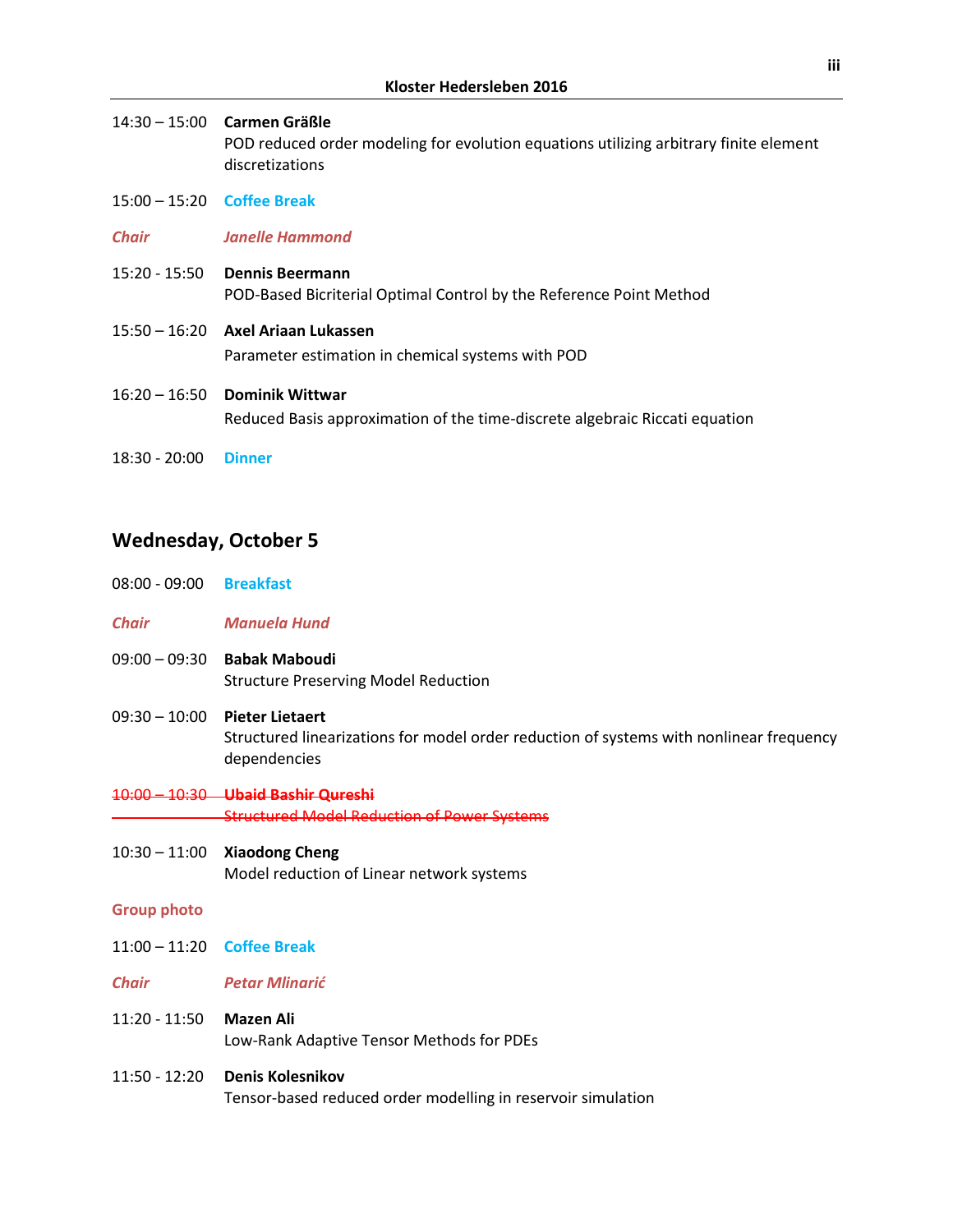12:30 - 13:30 **Lunch**

14:30 Hike



19:00 – 20:00 **Dinner**

### **Thursday, October 6**

| 08:00 - 09:00 Breakfast |                                                                                                                                |
|-------------------------|--------------------------------------------------------------------------------------------------------------------------------|
| <b>Chair</b>            | <b>Babak Maboudi</b>                                                                                                           |
| $09:00 - 09:30$         | <b>Manuela Hund</b><br>A Connection between Time Domain Model Order Reduction and Moment Matching                              |
| $09:30 - 10:00$         | <b>Petar Mlinarić</b><br>Model Order Reduction for Multi-Agent Systems                                                         |
| $10:00 - 10:30$         | <b>Ion Victor Gosea</b><br>Model Order Reduction for linear and nonlinear systems in the Loewner framework                     |
| $10:30 - 11:00$         | <b>Pawan Goyal</b><br>Balancing-Based Model Reduction for Nonlinear Control Systems                                            |
| $11:00 - 11:20$         | <b>Coffee Break</b>                                                                                                            |
| <b>Chair</b>            | <b>Pawan Goyal</b>                                                                                                             |
| $11:20 - 12:20$         | <b>Tutorial Serkan Gugercin</b><br>What to interpolate: Model reduction via interpolation                                      |
| 12:30 - 13:30           | Lunch                                                                                                                          |
| $13:30 - 15:00$         | <b>Software Session</b>                                                                                                        |
| <b>Chair</b>            | <b>Mazen Ali</b>                                                                                                               |
|                         | Björn Baran: M-M.E.S.S.                                                                                                        |
|                         | Maximilian Behr: C- and Py-M.E.S.S.                                                                                            |
|                         | Petar Mlinarić: pyMOR, sssMOR                                                                                                  |
| $15:00 - 15:20$         | <b>Coffee Break</b>                                                                                                            |
| <b>Chair</b>            | <b>Rajendra Yashwant Choudhary</b>                                                                                             |
| 15:20 - 15:50           | <b>Navneet Pratap Singh</b><br>Preconditioned Iterative Solves for Model Reduction of Second Order Linear Dynamical<br>Systems |